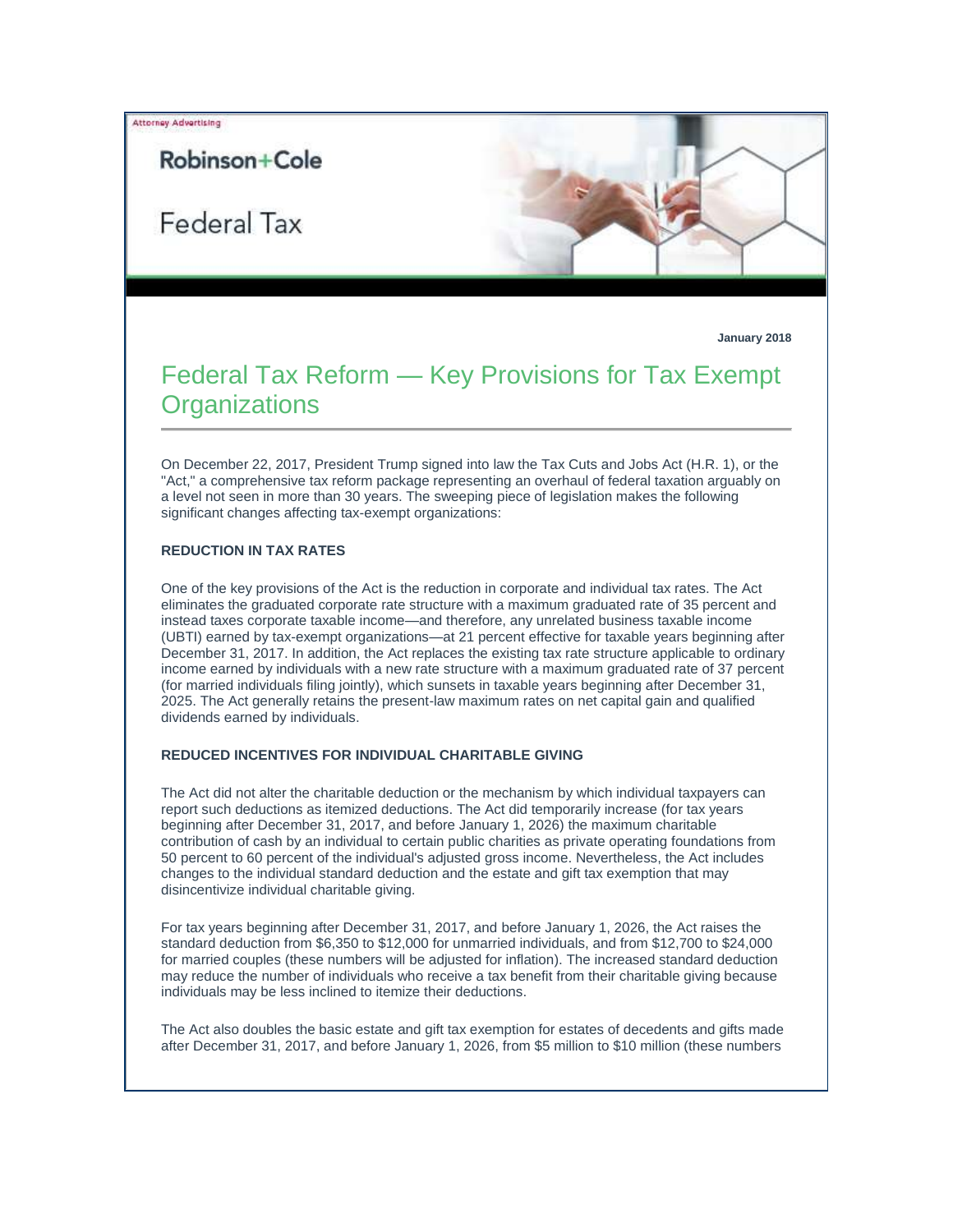are indexed for inflation after 2011; the 2018 exclusion is expected to be approximately \$11.2 million).

# **EXCISE TAX ON EXCESS COMPENSATION**

As we previously reporte[d here,](https://protect-us.mimecast.com/s/-I0mCqxoE9iL2qYcjcKKF?domain=t2806904.omkt.co) the Act imposes an excise tax on "excess compensation" paid by tax-exempt organizations to "covered" employees. A covered employee is defined as any current or former employee who is one of the five highest paid employees for the tax year, or who was a covered employee for any prior year beginning after December 31, 2016. The excise tax is payable by the exempt organization (not the employee) at the new corporate tax rate of 21 percent. Excess compensation is generally defined as remuneration in excess of \$1 million, plus any excess parachute payments paid in a taxable year. Compensation paid by related entities is also added to the calculation of total remuneration such that the excise tax may be pro-rated among the various employers in proportion to the remuneration paid by each. Health care entities may note that compensation attributable to medical services provided by licensed medical professionals is excluded from the excise tax.

### **EXCISE TAX ON INVESTMENT INCOME OF CERTAIN PRIVATE COLLEGES AND UNIVERSITIES**

Historically, private colleges and universities generally have not been subject to excise taxes on their net investment income. Certain private colleges and universities with significant endowments will now be subject to a 1.4 percent excise tax on their investment income. The definition of net investment income is designed to correspond to the same definition under the private foundation rules. The excise tax applies to private colleges and universities with both assets of more than \$500,000 per full time student (excluding assets used to carry out the institution's exempt purposes) and 500 or more students, at least 50 percent of whom are located in the United States. The assets and net investment income of related organizations (e.g., supporting and supported organizations) generally are treated as the assets of the college or university. State colleges and universities are not subject to the excise tax.

# **UNRELATED BUSINESS TAXABLE INCOME (UBTI) CALCULATED SEPARATELY FOR EACH TRADE OR BUSINESS**

Exempt organizations engaged in business activities that are unrelated to their exempt purposes generally are taxed on the income from those business activities. Under the prior law, organizations that engaged in more than one unrelated trade or business determined their UBTI in the aggregate, by calculating the gross income from all businesses, less any permissible deductions. The Act amends Section 512(a) of the Internal Revenue Code to require that UBTI be calculated separately for each unrelated trade or business, which will prevent exempt organizations from applying losses or deductions from one business to offset income from another. Net operating loss carryovers from years prior to January 1, 2018 can still be used to reduce all UBTI, regardless of the trade or business to which it relates. The Act does not provide any guidance on how to allocate and/or apportion expenses among UBTI- generating activities, nor how to distinguish between trades or businesses for separately calculating UBTI.

For more information, or if you have questions about how the issues raised in this legal update affect your policies, practices, or other compliance efforts, please contact one of the following lawyers in the firm's [Tax-Exempt Organizations](https://protect-us.mimecast.com/s/mWsKCrkpG6CwmgQH2XBBi?domain=t2806904.omkt.co) Group:

[Bruce B. Barth](https://protect-us.mimecast.com/s/IbNbCv2wMkSOlQwSvx4Yg?domain=t2806904.omkt.co) | [Christine E. Bromberg](https://protect-us.mimecast.com/s/8L7PCwpxNlH0NBlcmMV8a?domain=t2806904.omkt.co) | [Virginia E. McGarrity](https://protect-us.mimecast.com/s/uVbDCxky0mCmXYEiDZWdY?domain=t2806904.omkt.co) | [Ryan V. Leichsenring](https://protect-us.mimecast.com/s/6FTOCyPz4nt64xOi5L6y0?domain=t2806904.omkt.co)